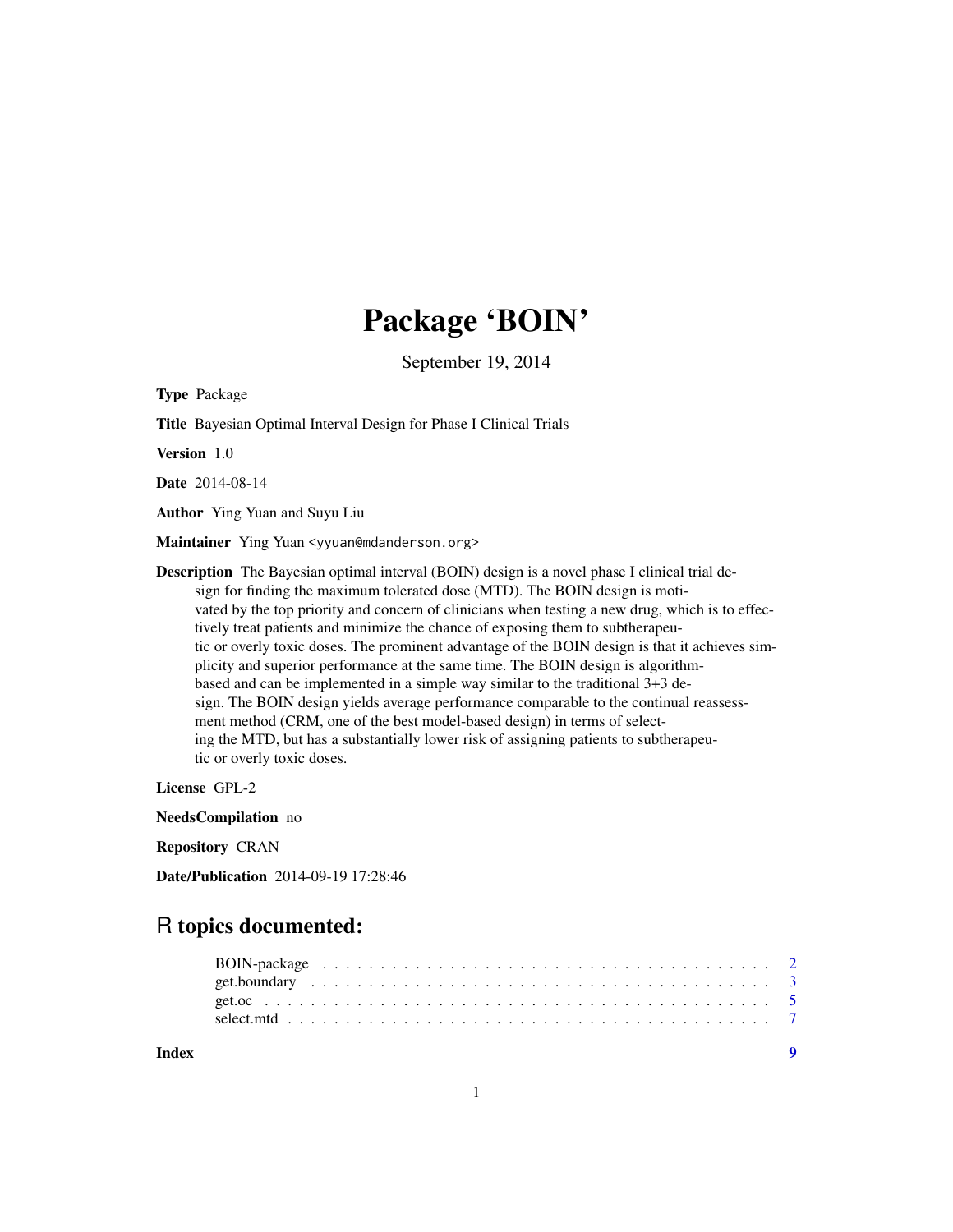<span id="page-1-0"></span>BOIN-package *Bayesian Optimum Interval (BOIN) design for finding the maximum tolerated dose (MTD)*

#### Description

Package is used to design phase I clinical trials using the BOIN design. The BOIN design is motivated by top priority and concern of clinicians, which is to effectively treat patients and minimize the chance of exposing them to subtherapeutic or overly toxic doses. The prominent advantage of the BOIN design is that it achieves simplicity and superior performance at the same time. The BOIN design is algorithm-based and can be implemented in a simple way similar to the traditional "3+3" design. The BOIN design yields average performance comparable to the continual reassessment method (CRM, one of the best model-based designs) in terms of selecting the MTD, but has a substantially lower risk of assigning patients to subtherapeutic or overly toxic doses.

#### Details

| Package: | <b>BOIN</b> |
|----------|-------------|
| Type:    | Package     |
| Version: | 1.0         |
| Date:    | 2014-06-05  |
| License: | $GPL-2$     |

#### Author(s)

Suyu Liu < syliu@mdanderson.org > and Ying Yuan < yyuan@mdanderson.org >

#### References

Liu S. and Yuan, Y. (2014). Bayesian Optimal Interval Designs for Phase I Clinical Trials, *Journal of the Royal Statistical Society: Series C*, to appear

#### See Also

Tutorial: [http://odin.mdacc.tmc.edu/~yyuan/Software\\_release/OptInterval/tutorial.](http://odin.mdacc.tmc.edu/~yyuan/Software_release/OptInterval/tutorial.pdf) [pdf](http://odin.mdacc.tmc.edu/~yyuan/Software_release/OptInterval/tutorial.pdf)

Paper: [http://odin.mdacc.tmc.edu/~yyuan/Software\\_release/OptInterval/paper.pdf](http://odin.mdacc.tmc.edu/~yyuan/Software_release/OptInterval/paper.pdf)

#### Examples

```
###### Trial Design #####
get.boundary(target=0.3, ncohort=10, cohortsize=3)
```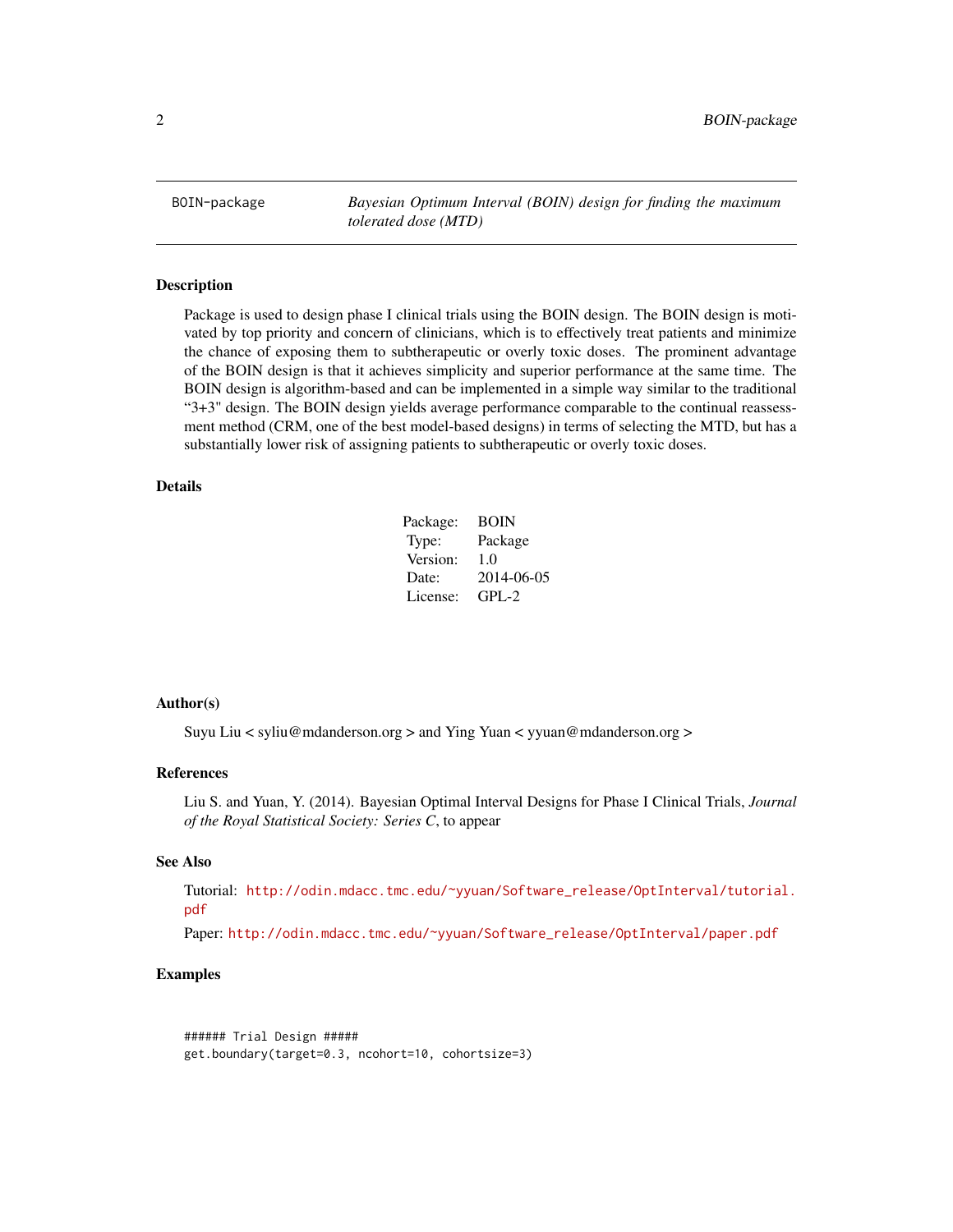```
###### Obtain operating characteristics #####
get.oc(target=0.3, p.true=c(0.05, 0.15, 0.3, 0.45, 0.6), ncohort=10, cohortsize=3, ntrial=1000)
##### Select the MTD when the trial is completed #####
n<-c(3, 3, 15, 9, 0)
y < -c(0, 0, 4, 4, 0)select.mtd(target=0.3, ntox=y, npts=n)
```

```
get.boundary Generate dose escalation and deescalation boundaries
```
#### Description

Generate the optimal dose escalation and deescalation boundaries for conducting the trial.

#### Usage

```
get.boundary(target, ncohort, cohortsize = 3, p.saf = "default", p.tox = "default",
design = 1, cutoff.eli = 0.95, extrasafe = FALSE, offset = 0.05, print = TRUE)
```
#### Arguments

| target     | target toxicity rate                                                                                                                                                                                                             |
|------------|----------------------------------------------------------------------------------------------------------------------------------------------------------------------------------------------------------------------------------|
| ncohort    | the total number of cohort                                                                                                                                                                                                       |
| cohortsize | the cohort size                                                                                                                                                                                                                  |
| p.saf      | the highest toxicity probability that is deemed subtherapeutic ( <i>i.e.</i> below the<br>MTD) such that dose escalation should be made. The default value is $p$ . $s$ af=0. 6xtarget.                                          |
| p.tox      | the loweset toxicity probability that is deemed overly toxic such that deescala-<br>tion is required. The default value is p. tox=1.4xtarget.                                                                                    |
| design     | to use the local optimal design (the default, design=1) or the global optimal<br>design (design=2). We generally recommend the local optimal design.                                                                             |
| cutoff.eli | the cutoff to eliminate the overly toxic dose for safety. We recommend the<br>default value of (cutoff.eli=0.95) for general use.                                                                                                |
| extrasafe  | set extrasafe=TRUE to impose a more strict stopping rule for extra safety                                                                                                                                                        |
| offset     | a small positive number (between $0$ and $0.5$ ) to control how strict the stopping<br>rule is when extrasafe=TRUE. A larger value leads to a more strict stopping<br>rule. The default value of fset=0.05 generally works well. |
| print      | prints out the boundary results.                                                                                                                                                                                                 |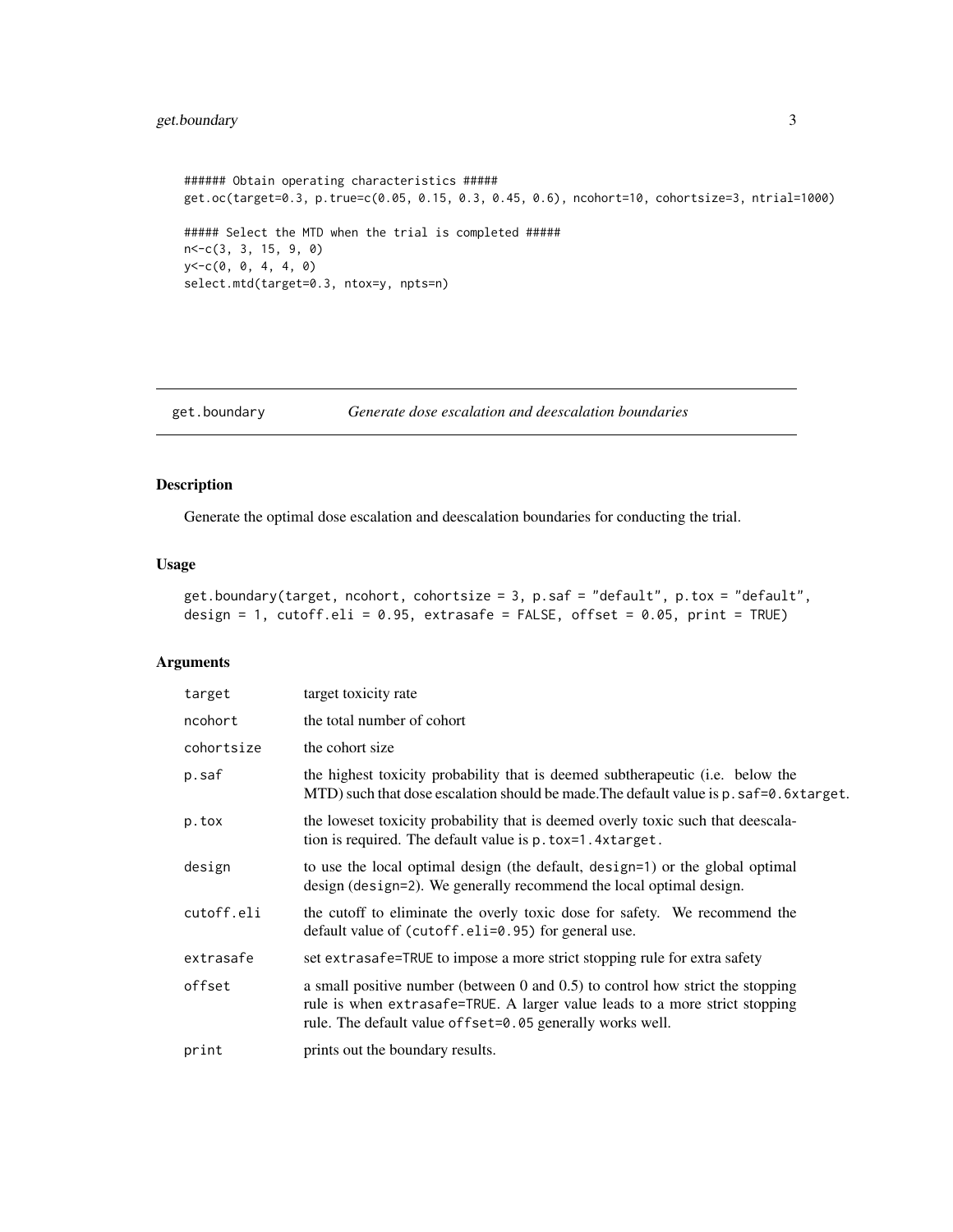#### Details

The dose escalation and deescalation boundaries are all we need to run a phase I trial when using the BOIN design. The decision of which dose to administer to the next cohort of patients does not require complicated computations, but only a simple comparison of the observed toxicity rate at the current dose with the dose escalation and deescalation boundaries. If the observed toxicity rate at the current dose is smaller than or equal to the escalation boundary, we escalate the dose; if the observed toxicity rate at the current dose is greater than or equal to the deescalation boundary, we deescalate the dose; otherwise, we retain the current dose. The dose escalation and deescalation boundaries are chosen to minimize the probability of assigning patients to subtherapeutic or overly toxic doses, thereby optimizing patient ethics.

get.boundary also outputs elimination boundary, which is used to prevent treating patients at overly toxic doses based on the following Bayesian safety rule:

if  $pr(p_i > \phi | m_i, n_i) > 0.95$  and  $n_i \geq 3$ , dose levels *j* and higher are eliminated from the trial,

where  $p_j$  is the toxicity probability of dose level *j*,  $\phi$  is the target toxicity rate,  $m_j$  and  $n_j$  are the number of toxicities and patients treated at dose level *j*. The trial is terminated if the lowest dose is eliminated.

The BOIN design has a built-in stopping rule, i.e., stop the trial if the lowest dose is eliminated due to toxicity. For some applications, investigators may prefer a more strict stopping rule for extra safety when the lowest dose is overly toxic. Setting extrasafe=TRUE imposes the following more strict stopping rule: stop the trial if  $(1)$  the number of patients treated at the lowest dose  $>=$ 3, and  $(2)$ Pr(toxicity rate of the lowest dose  $>$  target | data)  $>$  cutoff. eli-offset. As a tradeoff, the strong stopping rule will decrease the selection percentage of the MTD when the lowest dose actually is the MTD.

#### Value

get.boundary returns the optimal dose escalation and deescalation boundaries for running the trial. The dose elimination boundary is also returned for preventing continuously exposing patients to overly toxic doses.

#### **Note**

We recommend to use the local BOIN design (*i.e.*, the default option) because of its better operating characteristics and simplicity. We should avoid setting the values of p.saf and p.tox very close to target. This is because the small sample sizes of typical phase I trials prevent us from differentiating the target toxicity rate from the rates close to it. In addition, in most clinical applications, the target toxicity rate is often a rough guess, and finding a dose level with a toxicity rate reasonably close to the target rate will still prove to be of interest to the investigator. The default values provided by get.boundary are generally reasonable for most clinical applications.

#### Author(s)

Suyu Liu and Ying Yuan (yyuan@mdanderson.org)

#### References

Liu S. and Yuan, Y. (2014). Bayesian Optimal Interval Designs for Phase I Clinical Trials, *Journal of the Royal Statistical Society: Series C*, to appear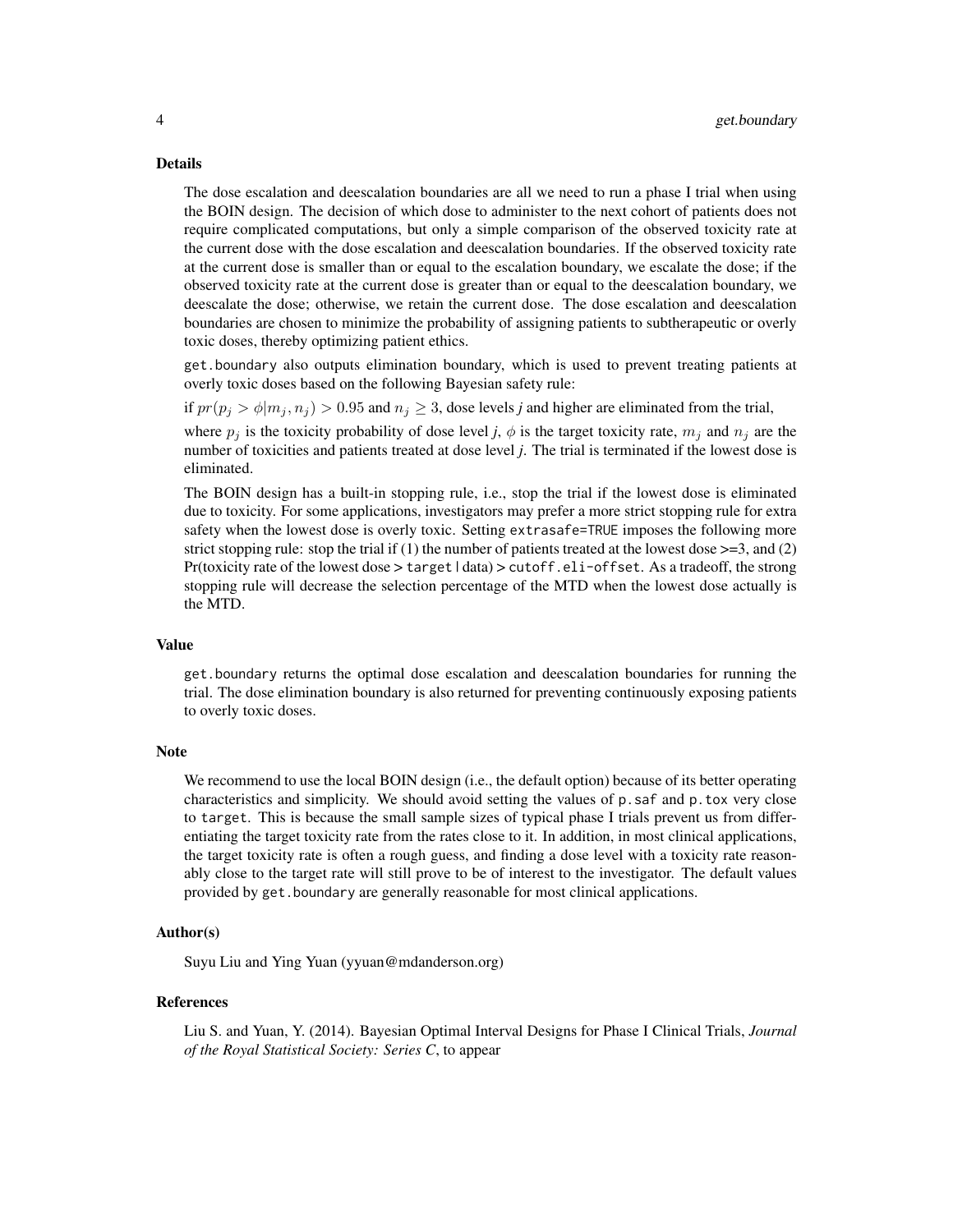<span id="page-4-0"></span>get.oc  $\sim$  5

#### See Also

Tutorial: [http://odin.mdacc.tmc.edu/~yyuan/Software\\_release/OptInterval/tutorial.](http://odin.mdacc.tmc.edu/~yyuan/Software_release/OptInterval/tutorial.pdf) [pdf](http://odin.mdacc.tmc.edu/~yyuan/Software_release/OptInterval/tutorial.pdf)

Paper: [http://odin.mdacc.tmc.edu/~yyuan/Software\\_release/OptInterval/paper.pdf](http://odin.mdacc.tmc.edu/~yyuan/Software_release/OptInterval/paper.pdf)

#### Examples

## Consider a phase I trial aiming to find the MTD with a target toxicity rate of 0.3 ## the maximum sample size is 30 patients in cohort size of 3

get.boundary(target=0.3, ncohort=10, cohortsize=3)

get.oc *Generate operating characteristics*

#### Description

Obtain the operating characteristics of the BOIN design by simulating trials.

#### Usage

```
get.oc(target, p.true, ncohort, cohortsize, startdose = 1, p.saf = "default",
p.tox = "default", design = 1, cutoff.eli = 0.95, extrasafe = FALSE,
offset = 0.05, ntrial = 1000)
```
#### Arguments

| target     | target toxicity rate                                                                                                                                                                        |
|------------|---------------------------------------------------------------------------------------------------------------------------------------------------------------------------------------------|
| p.true     | a vector containing the true toxicity probabilities of the investigational dose lev-<br>els.                                                                                                |
| ncohort    | the total number of cohorts                                                                                                                                                                 |
| cohortsize | the cohort size                                                                                                                                                                             |
| startdose  | the starting dose level for the trial                                                                                                                                                       |
| p.saf      | the highest toxicity probability that is deemed subtherapeutic ( <i>i.e.</i> below the<br>MTD) such that dose escalation should be made. The default value is $p$ . $s$ af=0. 6 $x$ target. |
| p.tox      | the loweset toxicity probability that is deemed overly toxic such that deescala-<br>tion is required. The default value is p. tox=1.4xtarget.                                               |
| design     | to use the local optimal design (the default, design=1) or the global optimal<br>$design$ (design=2).                                                                                       |
| cutoff.eli | the cutoff to eliminate the overly toxic dose for safety. We recommend the<br>default value of (cutoff.eli=0.95) for general use                                                            |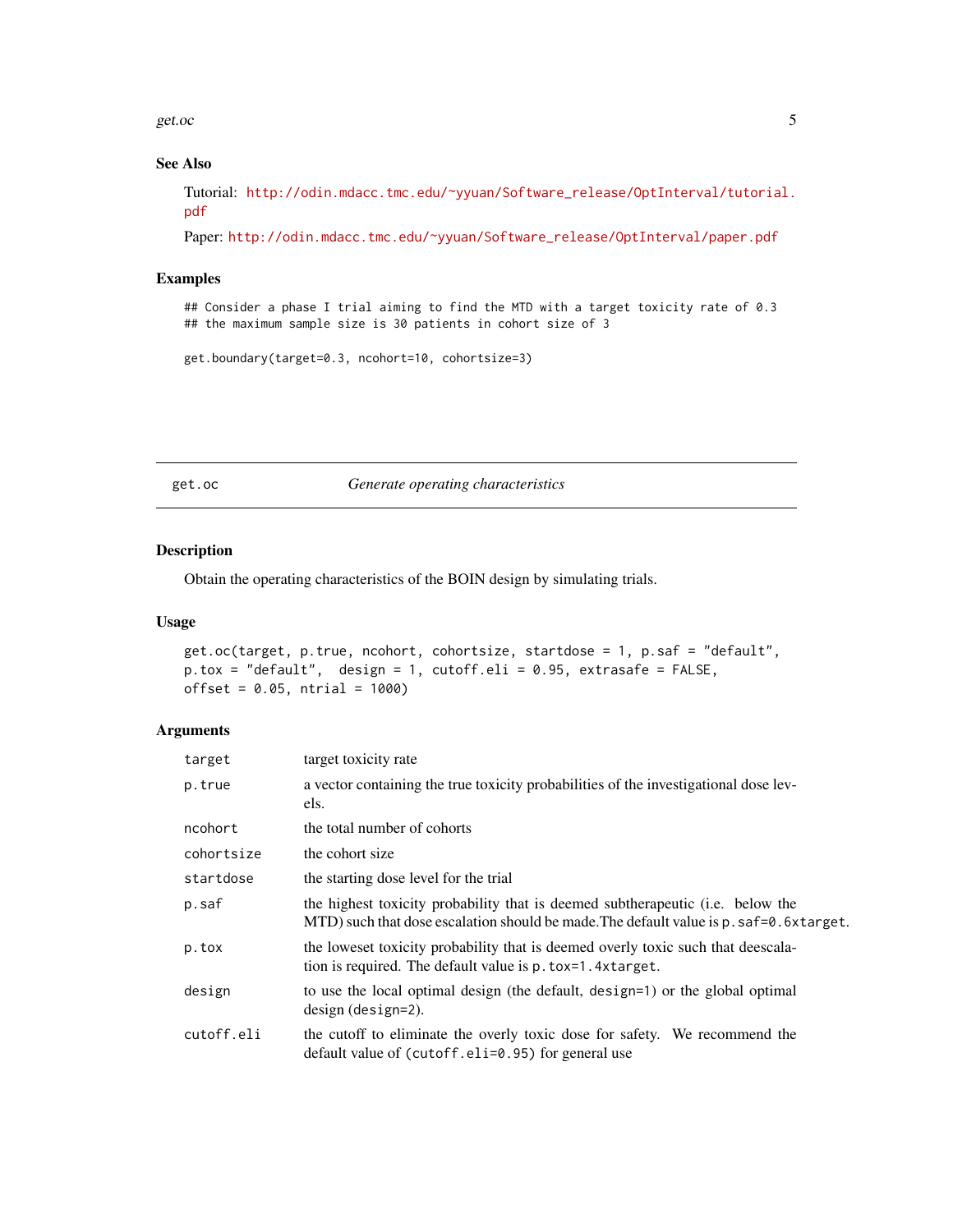$\epsilon$  6 get.oc  $\epsilon$  get.oc  $\epsilon$  and  $\epsilon$  and  $\epsilon$  and  $\epsilon$  and  $\epsilon$  and  $\epsilon$  and  $\epsilon$  and  $\epsilon$  and  $\epsilon$  and  $\epsilon$  and  $\epsilon$  and  $\epsilon$  and  $\epsilon$  and  $\epsilon$  and  $\epsilon$  and  $\epsilon$  and  $\epsilon$  and  $\epsilon$  and  $\epsilon$  and  $\epsilon$  and  $\epsilon$  and  $\epsilon$  a

| extrasafe | set extrasafe=TRUE to impose a more stringent stopping rule                                                                                                                                                                           |
|-----------|---------------------------------------------------------------------------------------------------------------------------------------------------------------------------------------------------------------------------------------|
| offset    | a small positive number (between $\theta$ and $(0.5)$ to control how strict the stopping<br>rule is when extrasafe=TRUE. A larger value leads to a more strict stopping<br>rule. The default value of fset=0.05 generally works well. |
| ntrial    | the total number of trials to be simulated.                                                                                                                                                                                           |

#### Details

The operating characteristics of the BOIN design are generated by simulating trials under the prespecified true toxicity probabilities of the investigational doses. The BOIN design has a built-in stopping rule, i.e., stop the trial if the lowest dose is eliminated due to toxicity. For some applications, investigators may prefer a more strict stopping rule for extra safety when the lowest dose is overly toxic. Setting extrasafe=TRUE imposes the following more strict stopping rule: stop the trial if  $(1)$  the number of patients treated at the lowest dose  $\geq$ =3, and  $(2)$  Pr(toxicity rate of the lowest dose > target | data) > cutoff.eli-offset. As a tradeoff, the strong stopping rule will decrease the selection percentage of the MTD when the lowest dose actually is the MTD.

#### Value

get.oc returns the operating characteristics of the BOIN design, including (1) selection percentage at each dose level, (2) the number of patients treated at each dose level, (3) the number of toxicity observed at each dose level, (4) the average number of toxicities, (5) the average number of patients, (6) the risk of poor allocation and (7) the risk of toxicity.

#### Note

We recommend to use the local BOIN design (i.e., the default option) because of its better operating characteristics and simplicity. We should avoid setting the values of p.saf and p.tox very close to target. This is because the small sample sizes of typical phase I trials prevent us from differentiating the target toxicity rate from the rates close to it. In addition, in most clinical applications, the target toxicity rate is often a rough guess, and finding a dose level with a toxicity rate reasonably close to the target rate will still prove to be of interest to the investigator. The default values provided by get.boundary are generally reasonable for most clinical applications.

#### Author(s)

Suyu Liu and Ying Yuan (yyuan@mdanderson.org)

#### References

Liu S. and Yuan, Y. (2014). Bayesian Optimal Interval Designs for Phase I Clinical Trials, *Journal of the Royal Statistical Society: Series C*, to appear

#### See Also

Tutorial: [http://odin.mdacc.tmc.edu/~yyuan/Software\\_release/OptInterval/tutorial.](http://odin.mdacc.tmc.edu/~yyuan/Software_release/OptInterval/tutorial.pdf) [pdf](http://odin.mdacc.tmc.edu/~yyuan/Software_release/OptInterval/tutorial.pdf)

Paper: [http://odin.mdacc.tmc.edu/~yyuan/Software\\_release/OptInterval/paper.pdf](http://odin.mdacc.tmc.edu/~yyuan/Software_release/OptInterval/paper.pdf)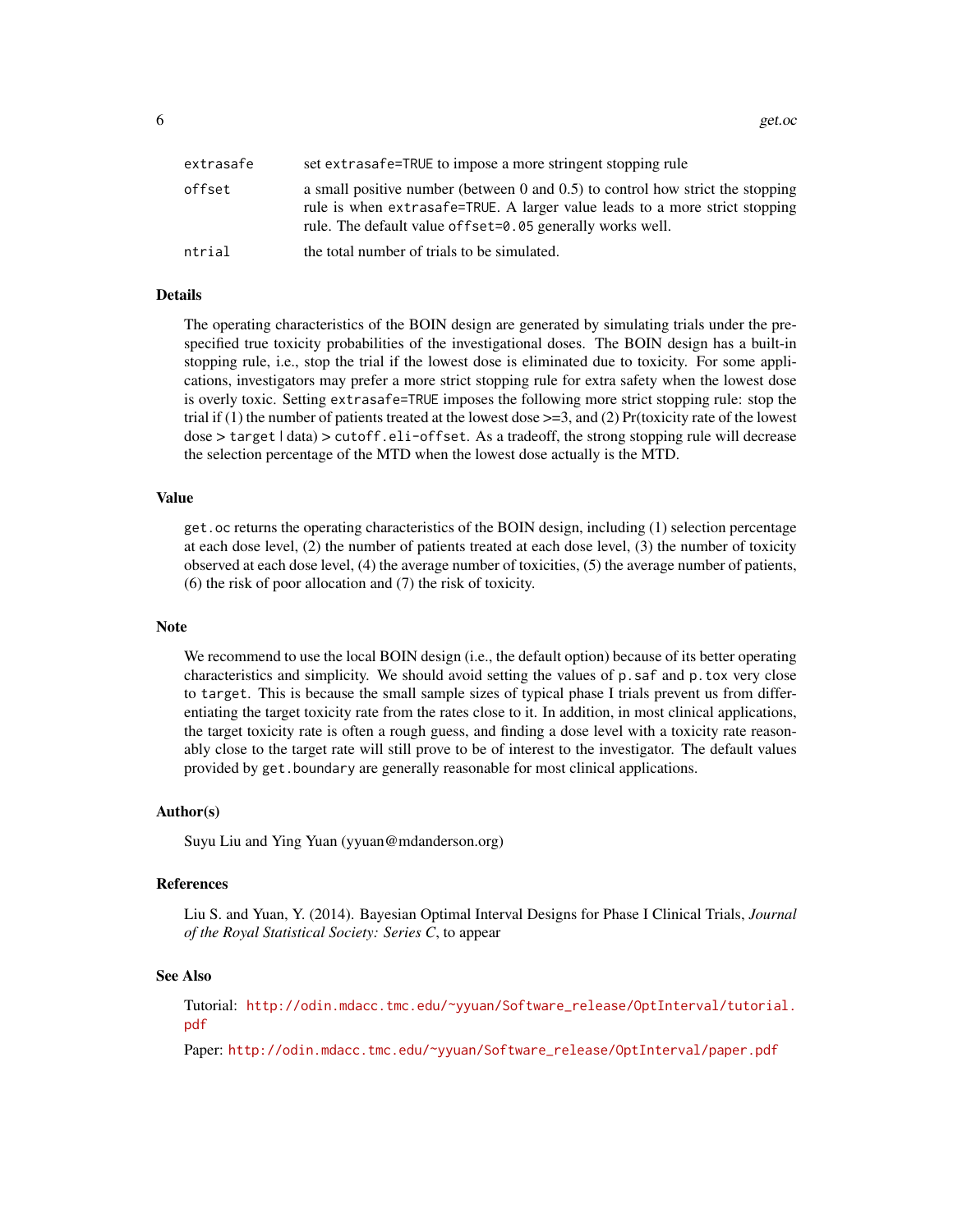#### <span id="page-6-0"></span>select.mtd 7

#### Examples

```
## Consider a phase I trial aiming to find the MTD with a target toxicity rate of 0.3
## the maximum sample size is 30 patients in cohort size of 3
## assume the true toxicity rates of 5 doses are (0.05, 0.15, 0.3, 0.45, 0.6)
## run 1,000 simulated trials
ptox = c(0.05, 0.15, 0.3, 0.45, 0.6)
get.oc(target=0.3, p.true=ptox, ncohort=10, cohortsize=3, ntrial=1000)
```
select.mtd *Select the maximum tolerated dose (MTD)*

#### Description

select.mtd is used to select the maximum tolerated dose (MTD) when the trial is completed.

#### Usage

```
select.mtd(target, ntox, npts, cutoff.eli = 0.95, print=TRUE)
```
#### Arguments

| target     | target toxicity rate                                                                                                           |
|------------|--------------------------------------------------------------------------------------------------------------------------------|
| ntox       | a vector containing the number of patients experienced dose-limiting toxicity at<br>each dose level                            |
| npts       | a vector containing the number of patients treated at each dose level                                                          |
| cutoff.eli | the cutoff to eliminate overly toxic doses for safety. We recommend the default<br>value of (cutoff.eli=0.95) for general use. |
| print      | prints out the dose selection result.                                                                                          |

#### Details

select.mtd selects the MTD based on isotonic estimates of toxicity probabilities. select.mtd selects as the MTD dose *j\**, for which the isotonic estimate of toxicity rate is closet to the target. If there are ties, we select from ties the highest dose level when the estimate of toxicity rate is smaller than target, or the lowest dose level when the estimate of toxicity rate is greater than target. The isotonic estimates are obtained by the pooled-adjacent-violators algorithm (PAVA) (Barlow, 1972).

#### Value

select.mtd returns the MTD based on the trial data.

#### Note

The MTD selection and dose escalation/deescalation rule are two independent components of the trial design. When appropriate, other dose selection procedure (e.g., based on a fitted logistic model) can also be used to select the MTD after the completion of the trial using the BOIN design.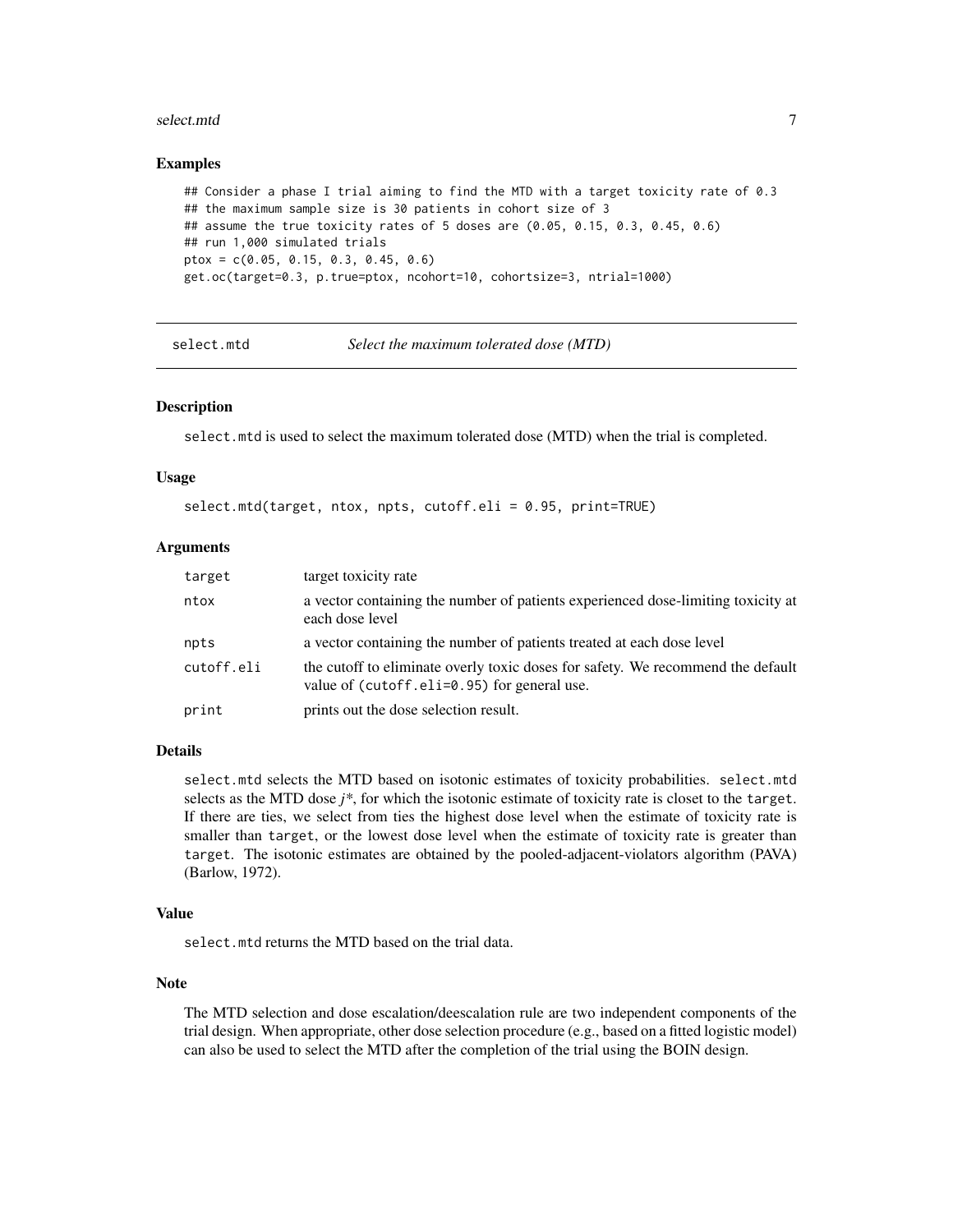#### Author(s)

Suyu Liu and Ying Yuan (yyuan@mdanderson.org)

#### References

Liu S. and Yuan, Y. (2014). Bayesian Optimal Interval Designs for Phase I Clinical Trials, *Journal of the Royal Statistical Society: Series C*, to appear

#### See Also

Tutorial: [http://odin.mdacc.tmc.edu/~yyuan/Software\\_release/OptInterval/tutorial.](http://odin.mdacc.tmc.edu/~yyuan/Software_release/OptInterval/tutorial.pdf) [pdf](http://odin.mdacc.tmc.edu/~yyuan/Software_release/OptInterval/tutorial.pdf)

Paper: [http://odin.mdacc.tmc.edu/~yyuan/Software\\_release/OptInterval/paper.pdf](http://odin.mdacc.tmc.edu/~yyuan/Software_release/OptInterval/paper.pdf)

#### Examples

##### Select the MTD based on the trial data ##### n<-c(3, 3, 15, 9, 0) #the number of patients treated at 5 investigational doses y<-c(0, 0, 4, 4, 0) #the number of patients experienced toxicity at 5 doses select.mtd(target=0.3, ntox=y, npts=n)